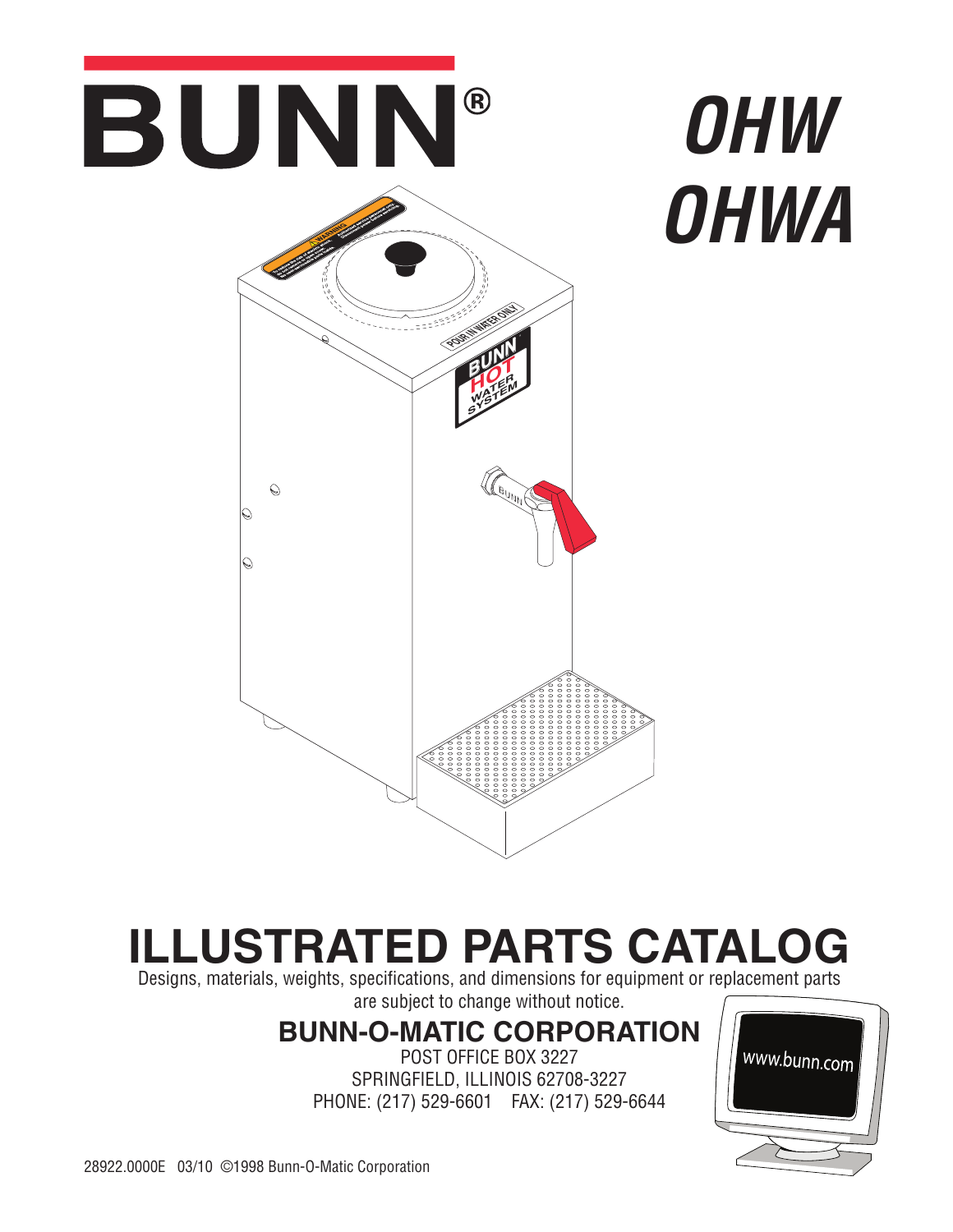#### **BUNN-O-MATIC COMMERCIAL PRODUCT WARRANTY**

Bunn-O-Matic Corp. ("BUNN") warrants equipment manufactured by it as follows:

1) All equipment other than as specified below: 2 years parts and 1 year labor.

2) Electronic circuit and/or control boards: parts and labor for 3 years.

3) Compressors on refrigeration equipment: 5 years parts and 1 year labor.

4) Grinding burrs on coffee grinding equipment to grind coffee to meet original factory screen sieve analysis: parts and labor for 3 years or 30,000 pounds of coffee, whichever comes first.

These warranty periods run from the date of installation BUNN warrants that the equipment manufactured by it will be commercially free of defects in material and workmanship existing at the time of manufacture and appearing within the applicable warranty period. This warranty does not apply to any equipment, component or part that was not manufactured by BUNN or that, in BUNN's judgment, has been affected by misuse, neglect, alteration, improper installation or operation, improper maintenance or repair, damage or casualty. This warranty is conditioned on the Buyer 1) giving BUNN prompt notice of any claim to be made under this warranty by telephone at (217) 529-6601 or by writing to Post Office Box 3227, Springfield, Illinois 62708-3227; 2) if requested by BUNN, shipping the defective equipment prepaid to an authorized BUNN service location; and 3) receiving prior authorization from BUNN that the defective equipment is under warranty.

**THE FOREGOING WARRANTY IS EXCLUSIVE AND IS IN LIEU OF ANY OTHER WARRANTY, WRITTEN OR ORAL, EXPRESS OR IMPLIED, INCLUDING, BUT NOT LIMITED TO, ANY IMPLIED WARRANTY OF EITHER MERCHANTABILITY OR FITNESS FOR A PARTICULAR PURPOSE.** The agents, dealers or employees of BUNN are not authorized to make modifications to this warranty or to make additional warranties that are binding on BUNN. Accordingly, statements by such individuals, whether oral or written, do not constitute warranties and should not be relied upon.

If BUNN determines in its sole discretion that the equipment does not conform to the warranty, BUNN, at its exclusive option while the equipment is under warranty, shall either 1) provide at no charge replacement parts and/or labor (during the applicable parts and labor warranty periods specified above) to repair the defective components, provided that this repair is done by a BUNN Authorized Service Representative; or 2) shall replace the equipment or refund the purchase price for the equipment.

#### **THE BUYER'S REMEDY AGAINST BUNN FOR THE BREACH OF ANY OBLIGATION ARISING OUT OF THE SALE OF THIS EQUIPMENT, WHETHER DERIVED FROM WARRANTY OR OTHERWISE, SHALL BE LIMITED, AT BUNN'S SOLE OPTION AS SPECIFIED HEREIN, TO REPAIR, REPLACEMENT OR REFUND.**

In no event shall BUNN be liable for any other damage or loss, including, but not limited to, lost profits, lost sales, loss of use of equipment, claims of Buyer's customers, cost of capital, cost of down time, cost of substitute equipment, facilities or services, or any other special, incidental or consequential damages.

AutoPOD, AXIOM, BrewLOGIC, BrewMETER, Brew Better Not Bitter, BrewWISE, BrewWIZARD, BUNN Espress, BUNN Family Gourmet, BUNN Gourmet, BUNN Pour-O-Matic, BUNN, BUNN with the stylized red line, BUNNlink, Bunn-OMatic, Bunn-O-Matic, BUNNserve, BUNNSERVE with the stylized wrench design, Cool Froth, DBC, Dr. Brew stylized Dr. design, Dual, Easy Pour, EasyClear, EasyGard, FlavorGard, Gourmet Ice, Gourmet Juice, High Intensity, iMIX, Infusion Series, Intellisteam, My Café, PowerLogic, Quality Beverage Equipment Worldwide, Safety-Fresh, savemycoffee.com, Scale-Pro, Silver Series, Single, Smart Funnel, Smart Hopper, SmartWAVE, Soft Heat, SplashGard, The Mark of Quality in Beverage Equipment Worldwide, ThermoFresh, 392, A Partner You Can Count On, Air Brew, Air Infusion, Beverage Bar Creator, Beverage Profit Calculator, Brew better, not bitter., BUNNSource, Coffee At Its Best, Cyclonic Heating System, Digital Brewer Control, Nothing Brews Like a BUNN, Pouring Profits, Respect Earth, Respect Earth with the stylized leaf and coffee cherry design, Signature Series, Tea At Its Best, Phase Brew, The Horizontal Red Line, Titan, Ultra are either trademarks or registered trademarks of Bunn-O-Matic Corporation.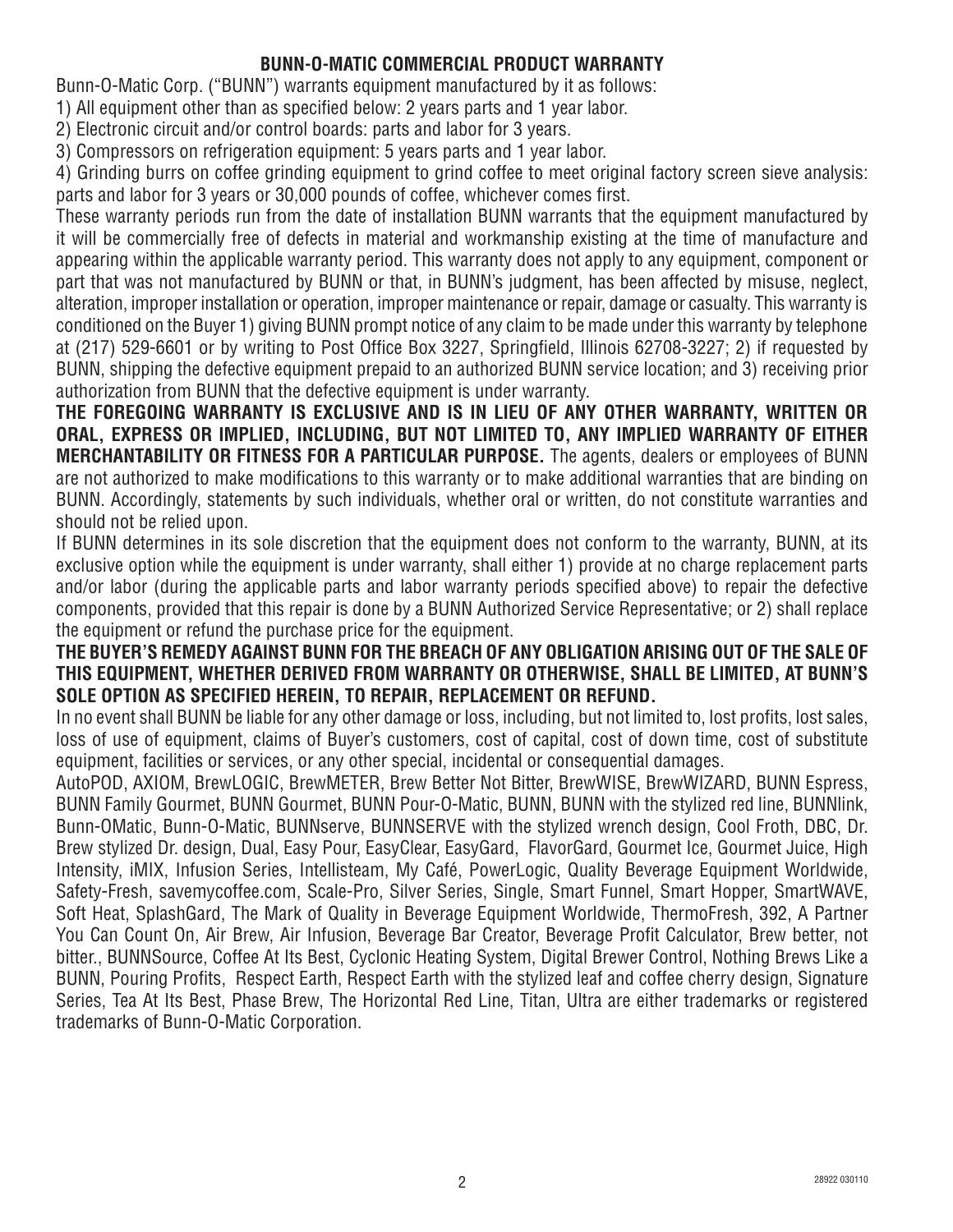## **TABLE OF CONTENTS**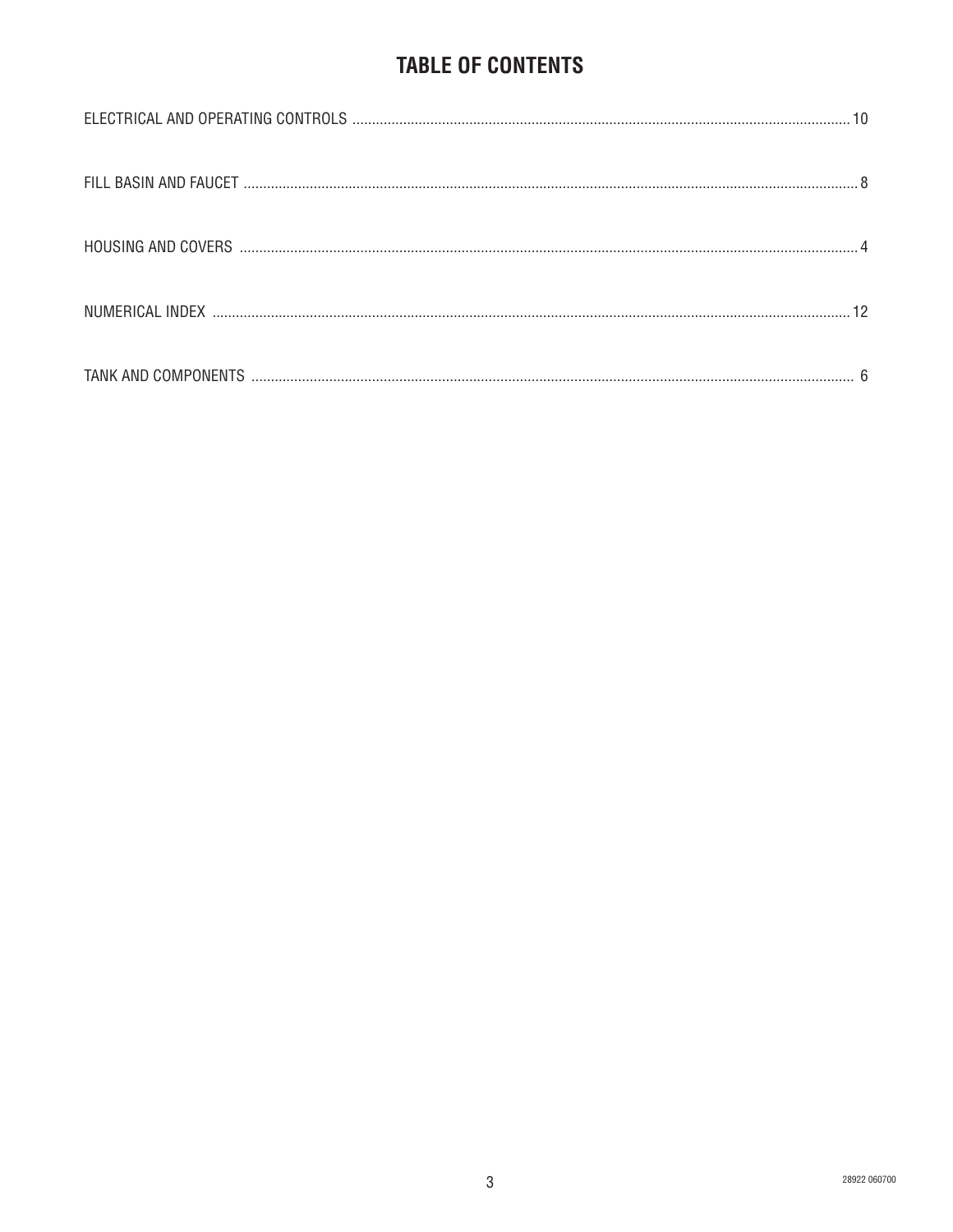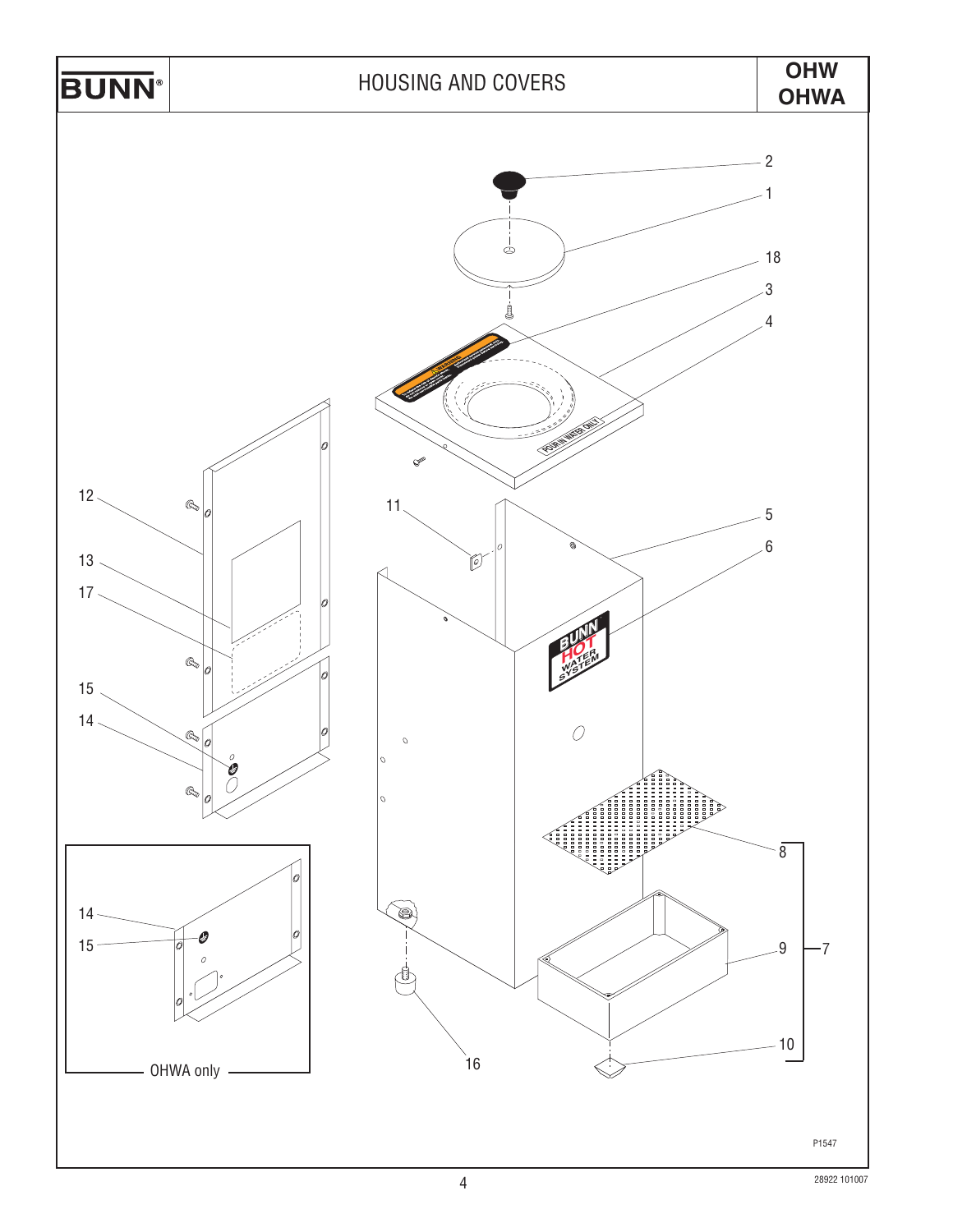### HOUSING AND COVERS

| <b>ITEM</b>    | PART NO.                                | QTY.                   | <b>DESCRIPTION</b>                                                                   |
|----------------|-----------------------------------------|------------------------|--------------------------------------------------------------------------------------|
|                | 02564.0002                              |                        | Lid Assy (Includes items 1 and 2)                                                    |
| 1              | 02592.0000                              | 1                      | Lid, Pour-In                                                                         |
| $\overline{2}$ | 00725.0000<br>01315.0000                | $\mathbf{1}$<br>1      | Knob<br>Screw, #8-32 x .375"                                                         |
| 3              | 02554.0000<br>02336.0000                | 1<br>$\overline{2}$    | Cover, Top (Also order item 4)<br>Screw, #4-40 x .375"                               |
| 4              | 00833.0000                              | 1                      | Decal, POUR IN WATER ONLY                                                            |
| 5              | 02551.0000                              | 1                      | Housing, Main (Also order item 6)                                                    |
| 6              | 00657.0002                              | 1                      | Decal, BUNN HOT WATER                                                                |
| 7              | 02497.0001                              | 1                      | Drip Tray Kit (Includes items 8 thru 10)                                             |
| 8              | 02572.0000                              | 1                      | Cover, Drip Tray                                                                     |
| 9              | 02571.0000                              | 1                      | Drip Tray                                                                            |
| 10             | 02547.0000                              | 4                      | Foot, Rubber                                                                         |
| 11             | 00917.0000                              | 8                      | Clip, "J" Type #8-32                                                                 |
| 12             | 28923.0000<br>01311.0000                | $\mathbf{1}$<br>4      | Panel W/Decal (Includes item 13)<br>Screw, #8-32 x .25"                              |
| 13             | 00831.0000                              | 1                      | Decal, ELECTRICAL WARNING                                                            |
| 14             | 02556.0000<br>02556.0002*<br>01311.0000 | 1<br>$\mathbf{1}$<br>4 | Panel, Lower Rear (OHW only)<br>Panel, Lower Rear (OHWA only)<br>Screw, #8-32 x .25" |
| 15             | 00824.0000                              | 1                      | Decal, GROUND                                                                        |
| 16             | 25137.0002<br>00970.0000                | 4<br>4                 | Foot<br>Nut, Keps #8-32                                                              |
| 17             | 37881.0000                              | 1                      | Decal, No Serviceable Parts                                                          |
| 18             | 37881.0002                              | 1                      | Decal, No Serviceable Parts                                                          |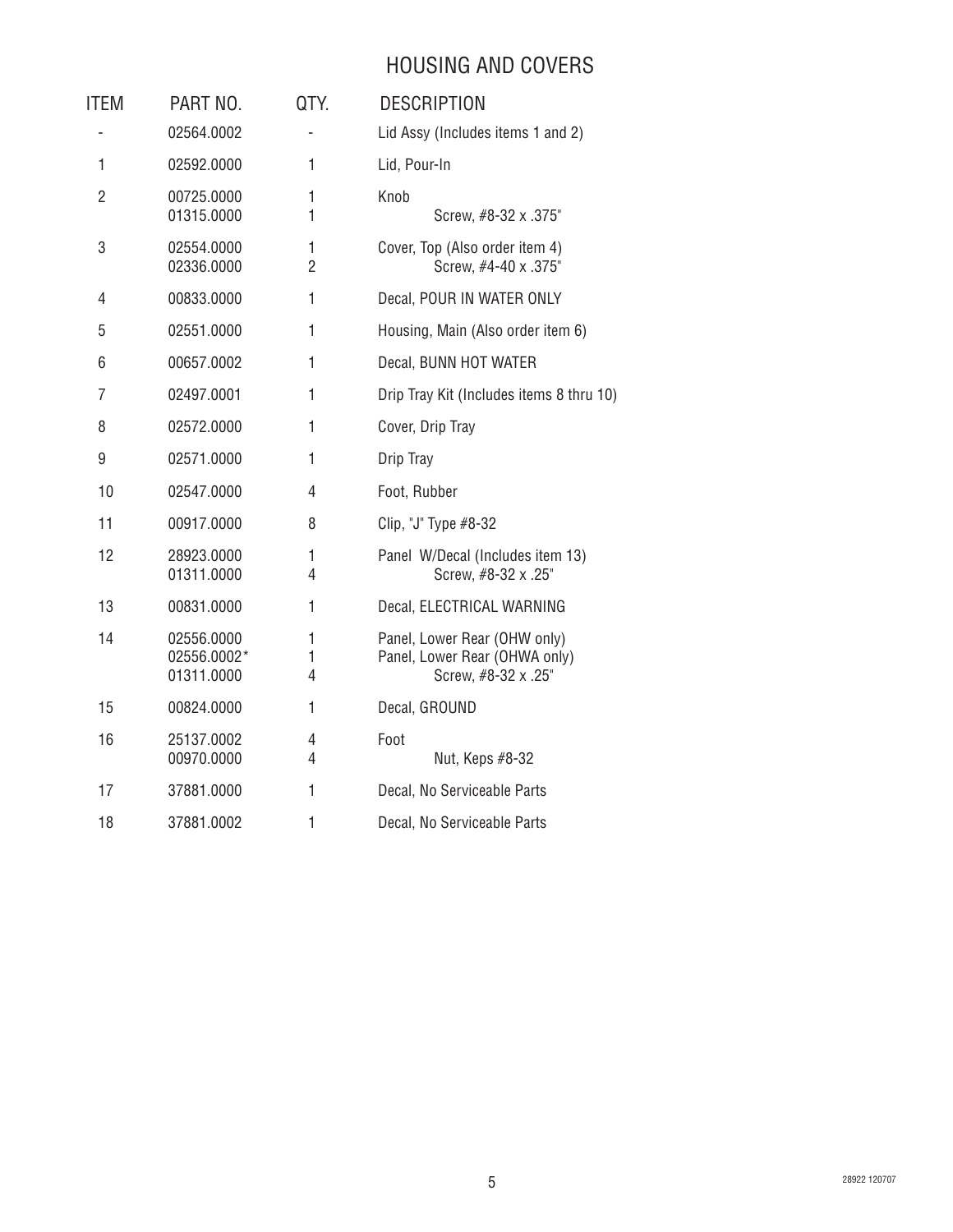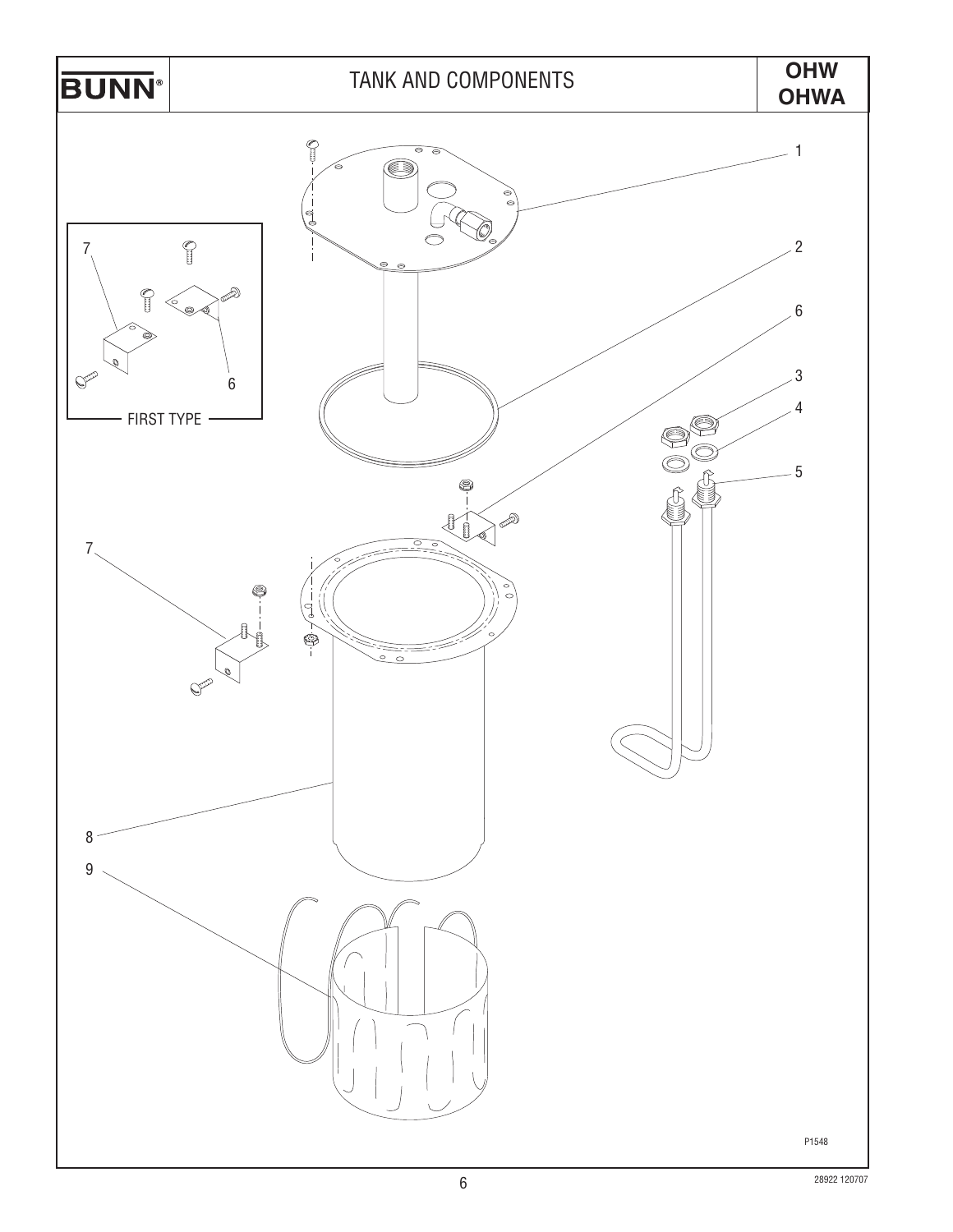#### TANK AND COMPONENTS

| <b>ITEM</b>    | PART NO.                                             | QTY.                               | <b>DESCRIPTION</b>                                                                                                                                                      |
|----------------|------------------------------------------------------|------------------------------------|-------------------------------------------------------------------------------------------------------------------------------------------------------------------------|
| 1              | 04928.0000<br>01380.0000<br>00973.0000<br>02337.0002 | 1<br>6<br>6<br>6                   | Lid, Tank<br>Screw, #6-32 x .50"<br><b>Early Models</b><br>Nut, KEPS #6-32<br>Screw #10 x .50" (Late Models)                                                            |
| $\overline{c}$ | 04844.0000                                           | 1                                  | Gasket, Tank Lid                                                                                                                                                        |
| 3              | 00942.0000                                           | 2                                  | Nut, Tank Heater .50"-20                                                                                                                                                |
| 4              | 00943.0000                                           | $\overline{2}$                     | Gasket, Tank Heater                                                                                                                                                     |
| 5              | 04144.1000<br>04174.1000                             | 1<br>1                             | Tank Heater Kit, 120V (OHW only. Includes item 4)<br>Tank Heater Kit, 240V (OHWA only. Includes item 4)                                                                 |
| 6              | 39460.0000<br>01311.0000<br>00970.0000<br>01311.0000 | 1<br>1<br>1<br>1<br>$\overline{2}$ | Bracket, Left (Early Models)<br>Bracket, Left (Late Models)<br>Screw, #8-32 x .25" (Second Type)<br>Nut, KEPS #8-32 (Second Type)<br>Screw, #8-32 x .25" (First Type)   |
| 7              | 39460.0000<br>01311.0000<br>00970.0000<br>01311.0000 | 1<br>1<br>1<br>1<br>$\overline{2}$ | Bracket, Right (Early Models)<br>Bracket, Right (Late Models)<br>Screw, #8-32 x .25" (Second Type)<br>Nut, KEPS #8-32 (Second Type)<br>Screw, #8-32 x .25" (First Type) |
| 8              | 35430.0000                                           | 1                                  | Tank                                                                                                                                                                    |
| 9              | 02575.0000<br>01929.0000                             | 1<br>1                             | Blanket, Warmer, 40W 120V (OHW only)<br>Blanket, Warmer, 34W 240V (OHWA only)                                                                                           |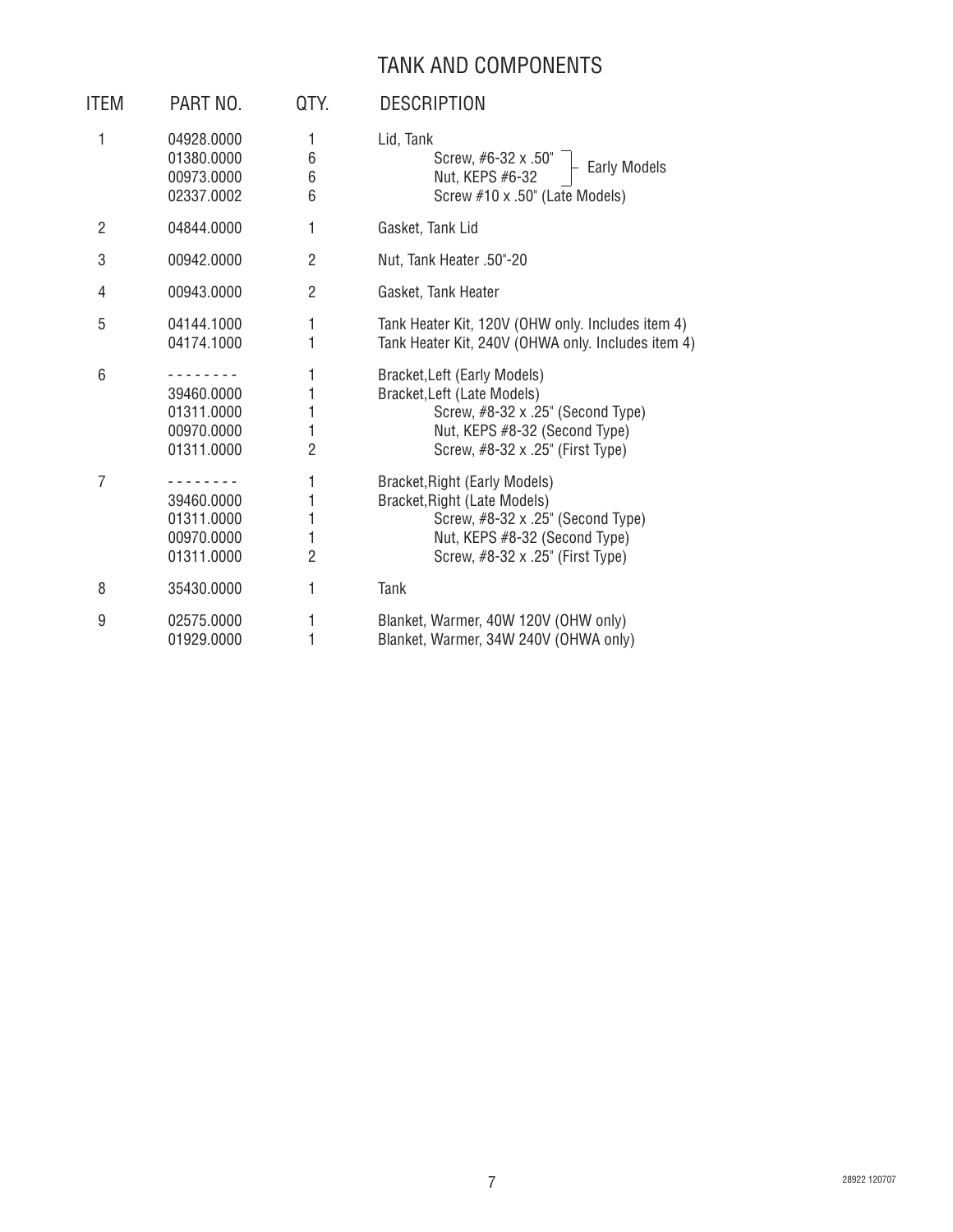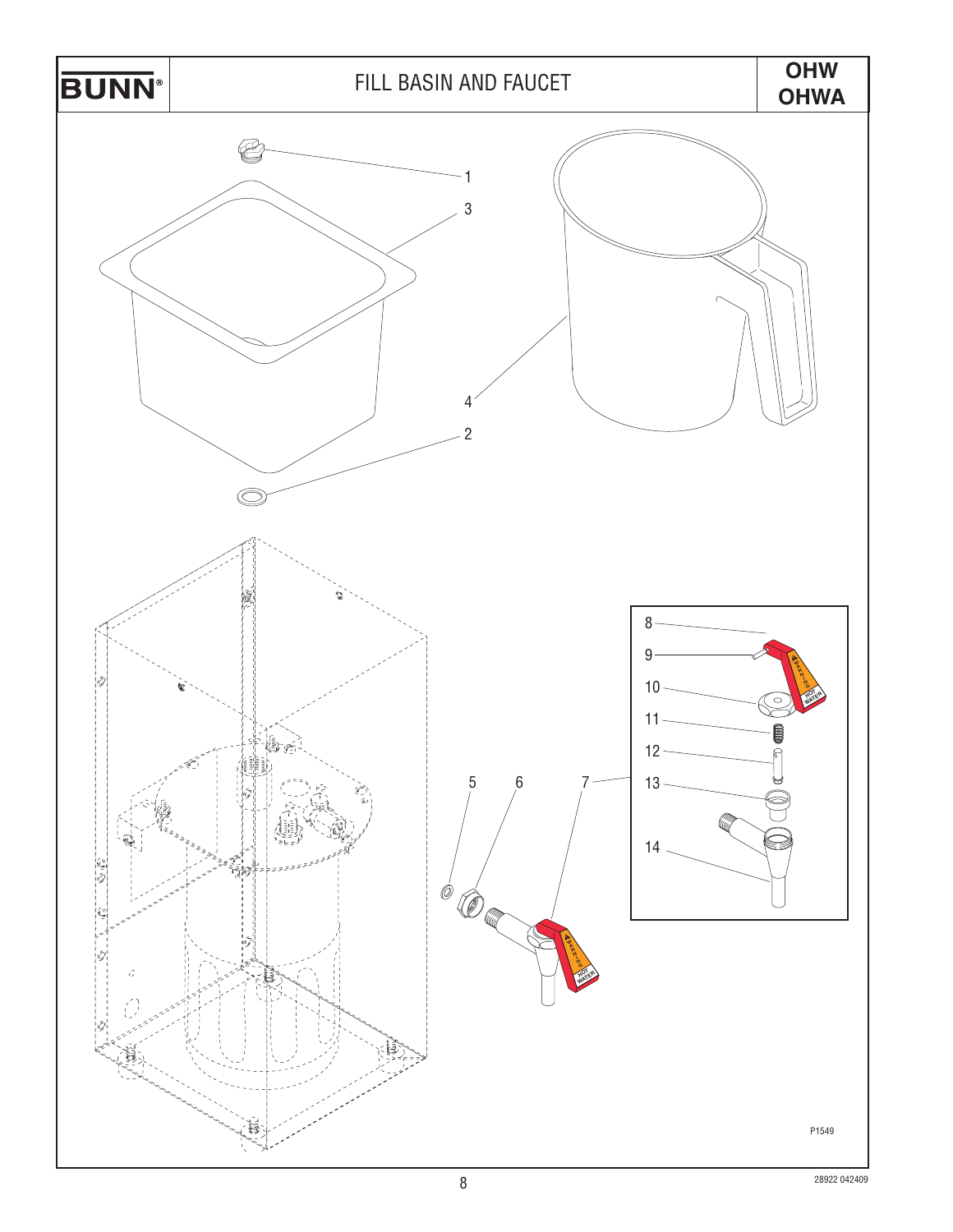#### FILL BASIN AND FAUCET

| ITEM | PART NO.    | QTY. | <b>DESCRIPTION</b>                                     |
|------|-------------|------|--------------------------------------------------------|
| 1    | 01212.0001  | 1    | Fitting, Inlet                                         |
| 2    | 01201.0000  | 1    | Gasket                                                 |
| 3    | 02558.0000  | 1    | Basin, Fill                                            |
| 4    | 04238.0000  | 1    | Pitcher 64oz                                           |
| 5    | 27574.0000  | 1    | Washer, Faucet Seal                                    |
| 6    | 02850.0000  | 1    | Nut, Faucet Jam                                        |
| 7    | 02596.1009  | 1    | Faucet Assy. (Includes items 6 thru 14)                |
| 8    | 02861.0003  | 1    | Handle (Red)                                           |
| 9    | 02858.0000  | 1    | Pin, Spring                                            |
| 10   | 02854.0000  | 1    | <b>Bonnet</b>                                          |
| 11   | 02595.0000  | 1    | Spring                                                 |
| 12   | 13054.0000  | 1    | Stem                                                   |
| 13   | 02766.0000  | 1    | Cup                                                    |
| 14   | 02856.0008* | 1    | Body (Not Saleable. Order item 7)                      |
| 15   | 28706.0002  |      | Kit, Faucet Repair (Includes items 8,9 and 11 thru 13) |
| 16   | 02594.0000  |      | Faucet Stem W/Pin (Includes items 9 and 12)            |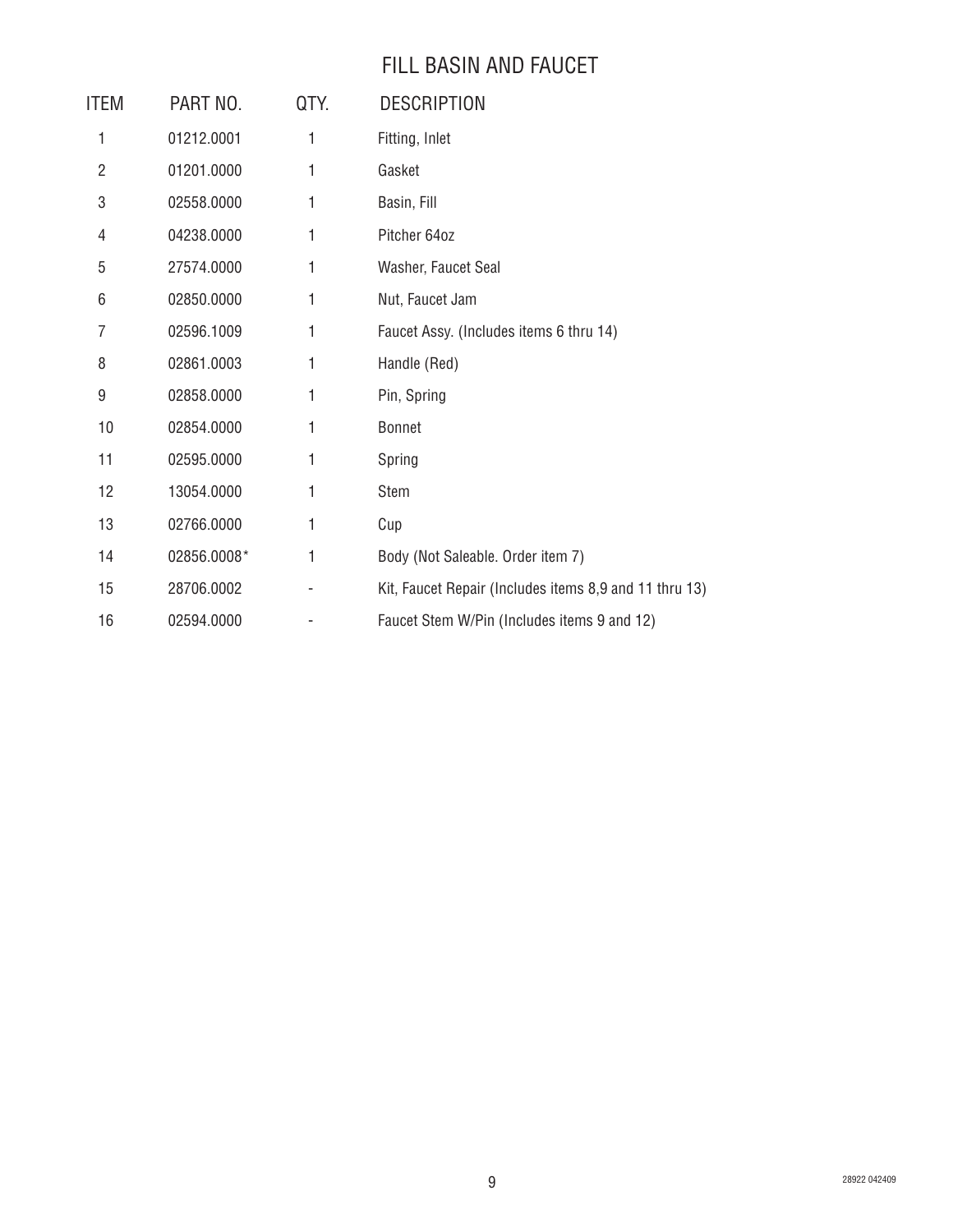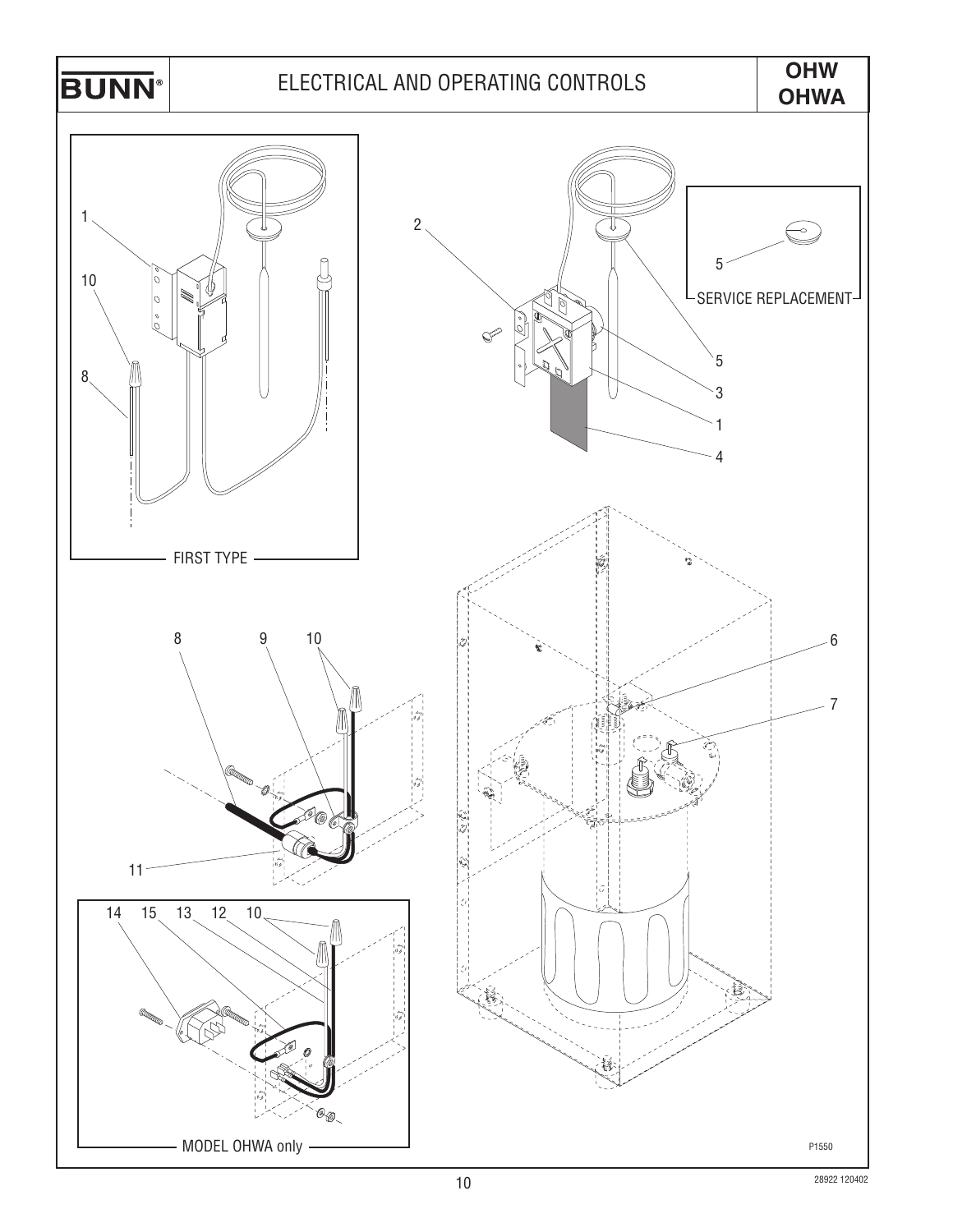#### ELECTRICAL AND OPERATING CONTROLS

| <b>ITEM</b> | PART NO.                                             | QTY.                                                    | <b>DESCRIPTION</b>                                                                                                                   |
|-------------|------------------------------------------------------|---------------------------------------------------------|--------------------------------------------------------------------------------------------------------------------------------------|
| 1           | 28213.0001<br>02308.0000                             | 1<br>1<br>$\overline{2}$                                | Thermostat Assy (First Type. Order Second Type Kit)<br>Thermostat Kit (Second Type. Includes items 2 thru 5)<br>Screw, #8-32 x .375" |
| 2           | 28195.0000<br>20762.0000                             | 1<br>$\overline{2}$                                     | Bracket, Mounting<br>Screw, #8-32 x .25"                                                                                             |
| 3           | 00720.0000                                           | 1                                                       | Knob                                                                                                                                 |
| 4           | 10003.0000                                           | 1                                                       | Tag, Instruction                                                                                                                     |
| 5           | 07073.1000                                           | 1                                                       | Grommet                                                                                                                              |
| 6           | 41760.0000                                           | 1                                                       | Clamp, Thermostat Probe                                                                                                              |
| 7           | ------                                               | 1                                                       | Tank Heater (See TANK AND COMPONENTS)                                                                                                |
| 8           | 01637.0000                                           | 1                                                       | Power Cord                                                                                                                           |
| 9           | 00603.0000<br>01317.0000<br>01511.0000<br>00970.0000 | 1<br>1<br>1<br>$\overline{2}$                           | Clamp, Cable<br>Screw, #8-32 x .50"<br>Lockwasher, Ext. Tooth #8<br>Nut KEPS, #8-32                                                  |
| 10          | 01668.0000                                           | $\overline{2}$                                          | Wire Nut                                                                                                                             |
| 11          | 00707.0000                                           | 1                                                       | Bushing, Strain Relief                                                                                                               |
| 12          | 21000.0070                                           | 1                                                       | Lead, Black 3.5" (OHWA only)                                                                                                         |
| 13          | 21003.0002                                           | 1                                                       | Lead, Red 3.5" (OHWA only)                                                                                                           |
| 14          | 01908.0000<br>01362.0000<br>01509.0000<br>00937.0000 | 1<br>$\overline{2}$<br>$\overline{2}$<br>$\overline{2}$ | Power Connector (OHWA only)<br>Screw, #4-40 x .50"<br>Lockwasher, #4<br>Nut, #4-40                                                   |
| 15          | 21016.0034<br>01375.0000<br>01512.0000<br>00909.0000 | 1<br>1<br>1                                             | Lead, Green/Yellow 3.5" (OHWA only)<br>Screw, #10-32 x .50"<br>Lockwasher, #10-32<br>Nut, #10-32                                     |
|             | The following items are not illustrated              |                                                         |                                                                                                                                      |
| 16          | 21000.0552                                           | 1                                                       | Lead, Black 9.0" Thermostat to Power Cord                                                                                            |
| 17          | 28238.0000                                           | 1                                                       | Harness (Includes items 18 and 19)                                                                                                   |
| 18          | 02573.0001                                           | 1                                                       | Lead, Thermal Cut-off, Black, Tank Heater to Thermostat                                                                              |
| 19          | 02574.0000                                           | 1                                                       | Lead, Thermal Cut-off, White, Tank Heater to Power Cord (OHW only)                                                                   |
| 20          | 21130.0000                                           | 1                                                       | Lead, Thermal Cut-off, Red, Tank Heater to Power Cord (OHWA only)                                                                    |
| 21          | 06064.0000                                           | 1                                                       | Decal, Cord Warning (OHW only)                                                                                                       |
|             |                                                      |                                                         |                                                                                                                                      |